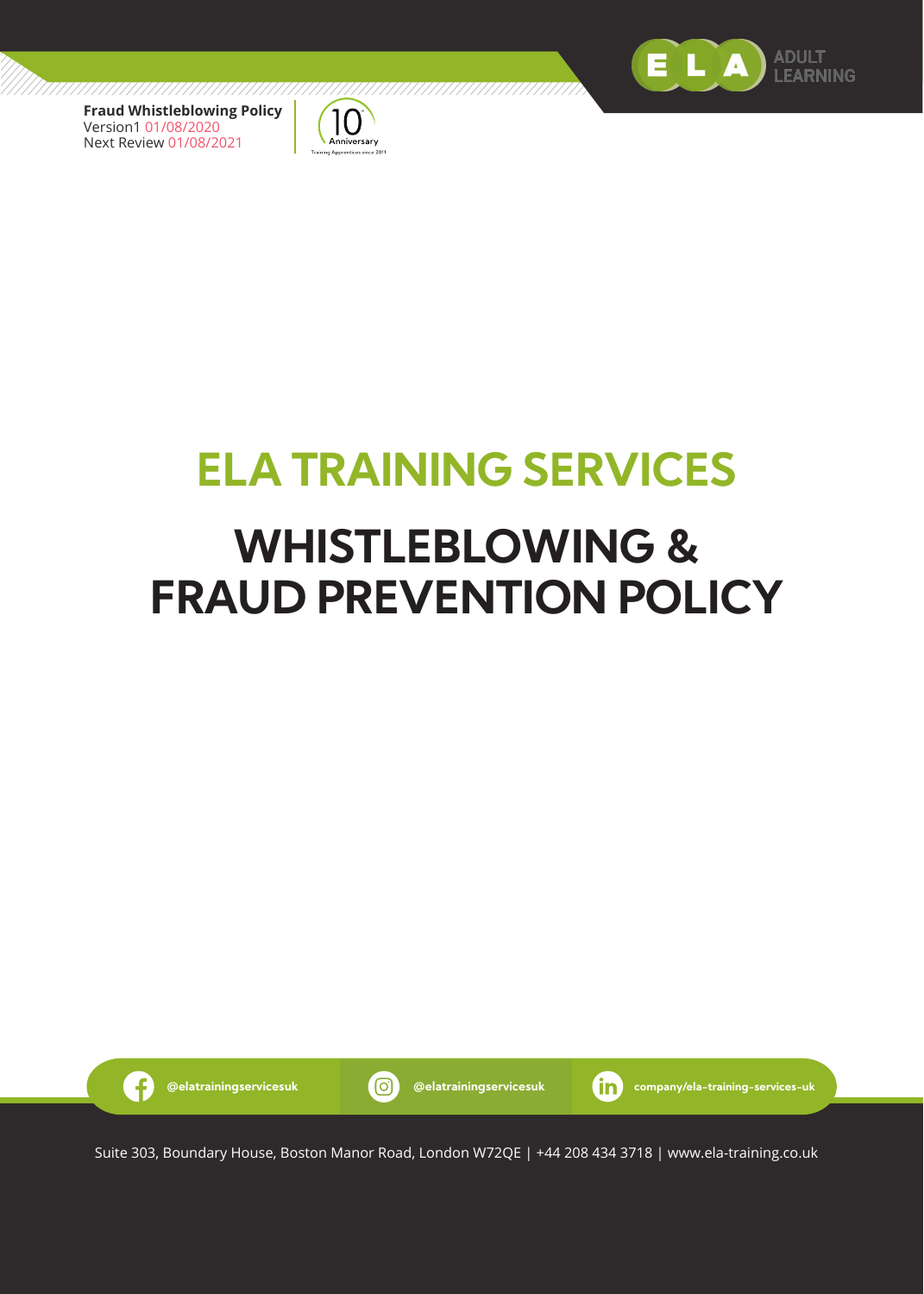

ELA Training Services are committed to conducting business with honesty and integrity, and we expect all employees to maintain high standards. However, all organisations face the risk of things going wrong from time to time, or of unknowingly harbouring illegal or unethical conduct. A culture of openness and accountability is essential in order to prevent such situations occurring or to address them when they do occur.

**ADULT FARNING** 

#### **The aims of this policy are:**

**(a)** To encourage Employee to report suspected wrongdoing as soon as possible, in the knowledge that their concerns will be taken seriously and investigated as appropriate, and that their confidentiality will be respected. (b) To provide employees with guidance as to how to raise those concerns.

**(c)** To reassure employees that they should be able to raise genuine concerns without fear of reprisals, even if they turn out to be mistaken.

# **What is whistleblowing?**

**Whistleblowing** is the disclosure of information which relates to suspected wrongdoing or dangers at work. This may include:

- **(d)** criminal activity;
- **(e)** miscarriages of justice;
- **(f)** danger to health and safety;
- **(g)** damage to the environment;
- **(h)** failure to comply with any legal obligation or regulatory requirements;
- **(i)** financial fraud or mismanagement;
- **(j)** negligence;

Ŧ

- **(k)** breach of our internal policies and procedures;
- **(l)** conduct likely to damage our reputation;
- **(m)** unauthorised disclosure of confidential information;
- **(n)** the deliberate concealment of any of the above matters.

A **whistleblower** is a person who raises a genuine concern relating to any of the above. If you have any genuine concerns related to suspected wrongdoing or danger affecting any of our activities (a **whistleblowing concern**) you should report it under this policy. This policy should not be used for complaints relating to your own personal circumstances, such as the way you have been treated at work. In those cases you should use the Grievance Procedure or Anti-harassment and Bullying Policy as appropriate. QP037 Whistleblowing & Fraud Prevention Policy February 2016.

If you are uncertain whether something is within the scope of this policy you should seek advice from one of the persons named at paragraph 16.8 of this policy.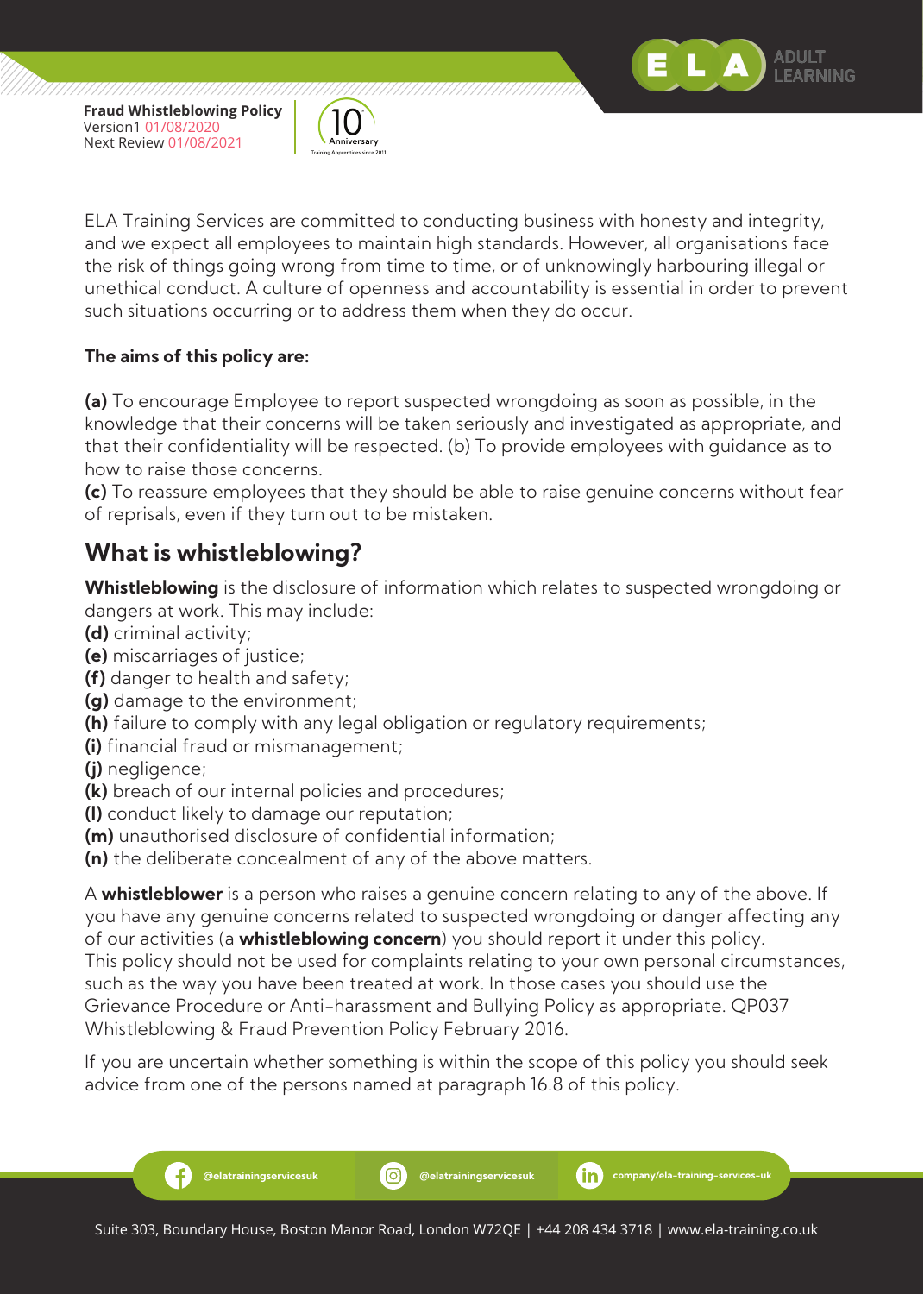



#### **Raising a whistleblowing concern**

We hope that in many cases you will be able to raise any concerns with your line manager. You may tell them in person or put the matter in writing if you prefer. They may be able to agree a way of resolving your concern quickly and effectively. In some cases they may refer the matter to the Whistleblowing Officer.

However, where the matter is more serious, or you feel that your line manager has not addressed your concern, or you prefer not to raise it with them for any reason, you should report the matter to the Whistleblowing Officer, Inderjot Singh – Managing Director and send an email to inderjot@ela-group.co.uk

We will arrange a meeting with you as soon as possible to discuss your concern. You may bring a colleague or union representative to any meetings under this policy. Your companion must respect the confidentiality of your disclosure and any subsequent investigation.

We will take down a written summary of your concern and provide you with a copy after the meeting. We will also aim to give you an indication of how we propose to deal with the matter.

# **Confidentiality**

We hope that employees will feel able to voice whistleblowing concerns openly under this policy. However, if you want to raise your concern confidentially, we will make every effort to keep your identity secret. If it is necessary for anyone investigating your concern to know your identity, we will discuss this with you.

We do not encourage employees to make disclosures anonymously. Proper investigation may be more difficult or impossible if we cannot obtain further information from you. It is also more difficult to establish whether any allegations are credible. Whistleblowers who are concerned about possible reprisals if their identity is revealed should come forward to the Whistleblowing Officer and appropriate measures can then be taken to preserve confidentiality. If you are in any doubt you can seek advice from Public Concern at Work, the independent whistleblowing charity, who offer a confidential helpline.

# **External disclosures**

Æ

The aim of this policy is to provide an internal mechanism for reporting, investigating and remedying any wrongdoing in the workplace. In most cases you should not find it necessary to alert anyone externally. QP037 Whistleblowing & Fraud Prevention Policy February 2016.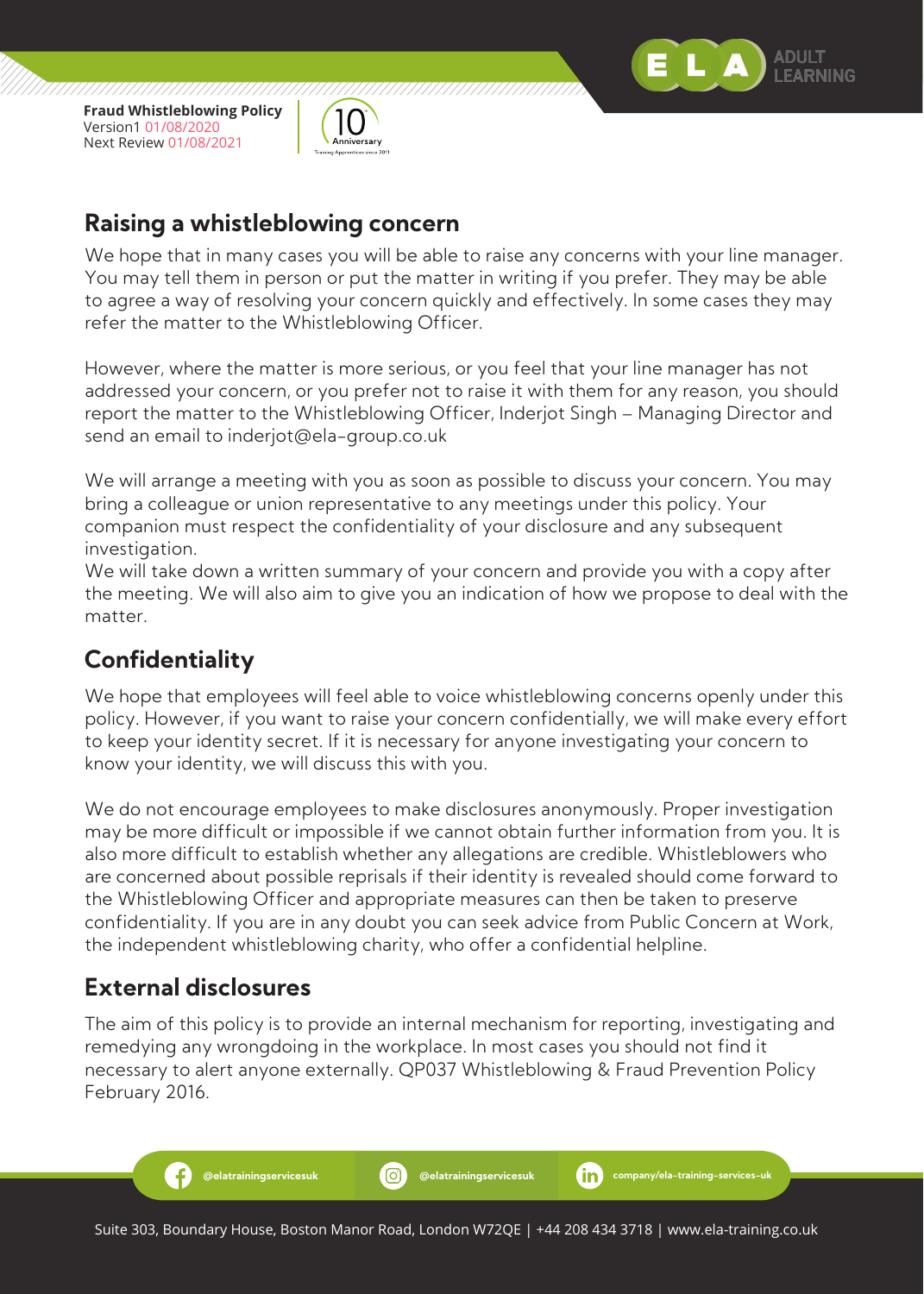

,,,,,,,,,,,,,,,,,,,,,,,,,,,,,,,,,,,,,,



The law recognises that in some circumstances it may be appropriate for you to report your concerns to an external body such as a regulator. It will very rarely if ever be appropriate to alert the media. We strongly encourage you to seek advice before reporting a concern to anyone external. The independent whistleblowing charity, Public Concern at Work, operates a confidential helpline. They also have a list of prescribed regulators for reporting certain types of concern. Their contact details are at the end of this policy.

Whistleblowing concerns usually relate to the conduct of our employees, but they may sometimes relate to the actions of a third party, such as a learner, client or supplier. The law allows you to raise a concern with a third party, where you reasonably believe it relates mainly to their actions or something that is legally their responsibility. However, we encourage you to report such concerns internally first.

# **Investigation and outcome**

Once you have raised a concern, we will carry out an initial assessment to determine the scope of any investigation. We will inform you of the outcome of our assessment. You may be required to attend additional meetings in order to provide further information. In some cases we may appoint an investigator or team of investigators including employee with relevant experience of investigations or specialist knowledge of the subject matter. The investigator(s) may make recommendations for change to enable us to minimise the risk of future wrongdoing.

We will aim to keep you informed of the progress of the investigation and its likely timescale. However, sometimes the need for confidentiality may prevent us giving you specific details of the investigation or any disciplinary action taken as a result. You should treat any information about the investigation as confidential.

If we conclude that a whistleblower has made false allegations maliciously or with a view to personal gain, the whistleblower will be subject to disciplinary action.

# **If you are not satisfied**

Ð

While we cannot always guarantee the outcome you are seeking, we will try to deal with your concern fairly and in an appropriate way. By using this policy you can help us to achieve this.

If you are not happy with the way in which your concern has been handled, you can raise it with one of the other key contacts whose details are set out at the end of this policy.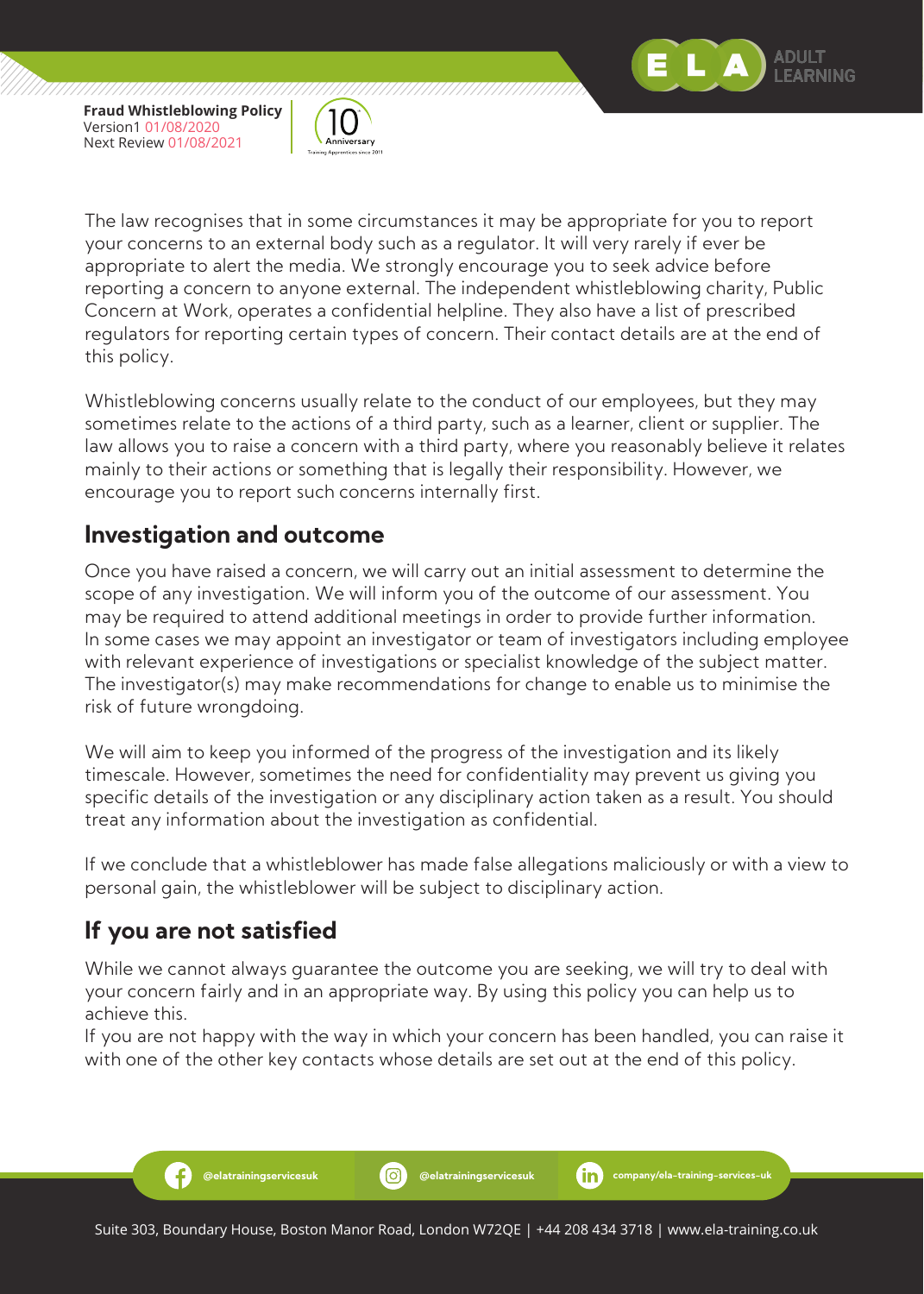

-6

,,,,,,,,,,,,,,,,,,,,,,,,,,,,,,,,,,,,,



# **Protection and support for Whistleblowers**

It is understandable that whistleblowers are sometimes worried about possible repercussions. We aim to encourage openness and will support employee who raise genuine concerns under this policy, even if they turn out to be mistaken. QP037 Whistleblowing & Fraud Prevention Policy February 2016

Employees must not suffer any detrimental treatment as a result of raising a concern in good faith. Detrimental treatment includes dismissal, disciplinary action, threats or other unfavourable treatment connected with raising a concern. If you believe that you have suffered any such treatment, you should inform one of the individuals named in this policy immediately. If the matter is not remedied you should raise it formally using our Grievance Procedure.

Employees must not threaten or retaliate against whistleblowers in any way. Anyone involved in such conduct will be subject to disciplinary action.

# **Responsibility for the success of this policy**

The Management has overall responsibility for this policy, and for reviewing the effectiveness of actions taken in response to concerns raised under this policy. The Management may delegate day-to-day operational responsibility for this policy to a Whistleblowing Officer. The Management will ensure that all managers and other employees who may deal with concerns or investigations under this policy receive appropriate training.

This policy should be reviewed from a legal and operational perspective at least once a year.

All employees are responsible for the success of this policy and should ensure that they use it to disclose any suspected danger or wrongdoing. Employees are invited to comment on this policy and suggest ways in which it might be improved. Comments, suggestions and queries should be addressed to your line manager.